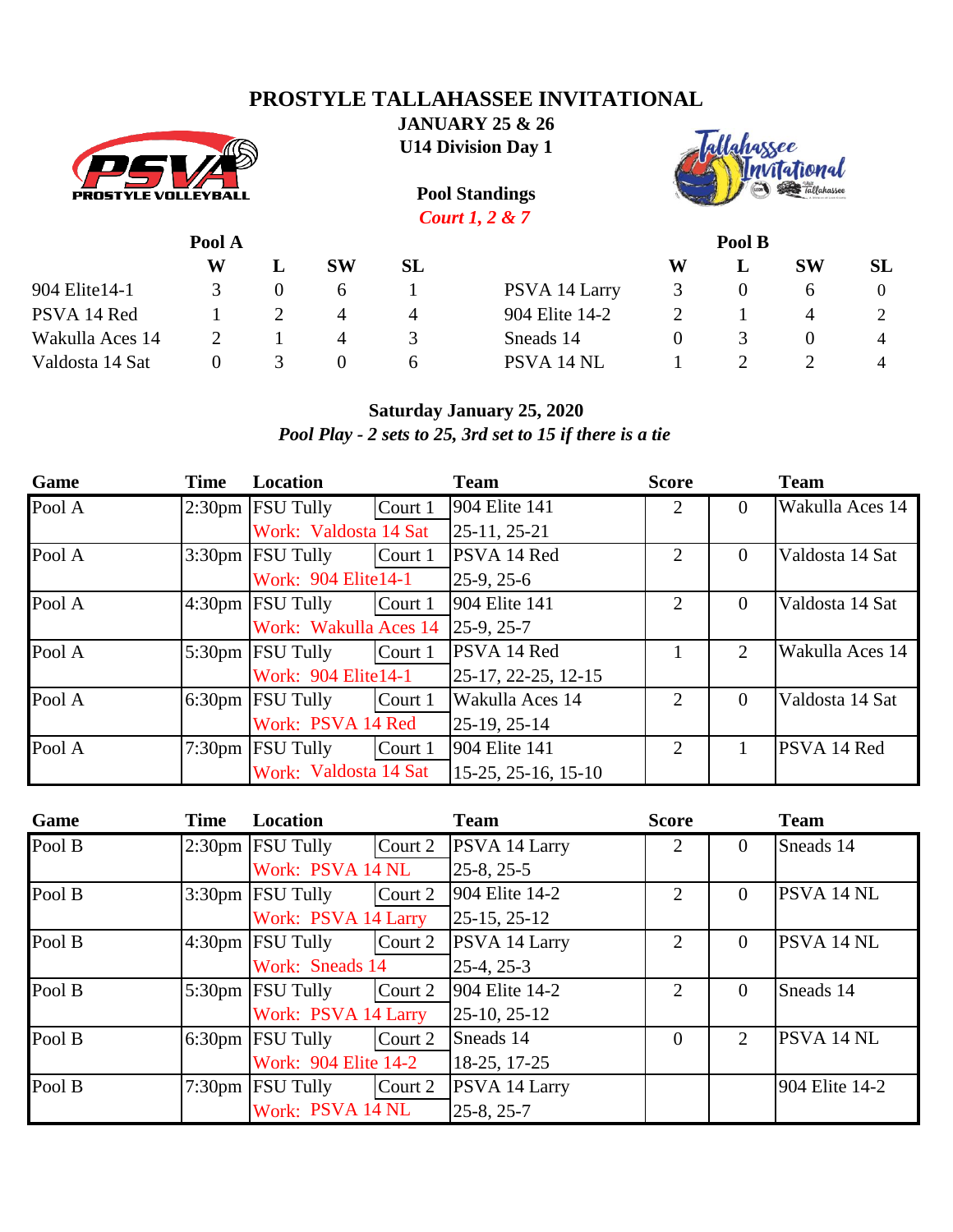|                    | Pool C |    |    |     |
|--------------------|--------|----|----|-----|
|                    | W      | Ι. | SW | SL. |
| PSVA 14 Lisa       |        |    |    |     |
| Valdosta 14 Travel |        |    | 3  |     |
| Southwood 14       |        |    |    |     |

#### **Saturday January 25, 2020** *Pool Play - 3 sets to 25*

| Game   | Time | Location                                 | <b>Team</b>                              | <b>Score</b> | <b>Team</b>    |
|--------|------|------------------------------------------|------------------------------------------|--------------|----------------|
| Pool C |      | 2:30pm Prostyle VBA Court 7 PSVA 14 Lisa |                                          |              | Southwood 14   |
|        |      |                                          | Work: Valdosta 14 TR  25-12, 25-11, 25-8 |              |                |
| Pool C | 4pm  | Prostyle VBA   Court 7                   | <b>PSVA</b> 14 Lisa                      |              | Valdosta 14 TR |
|        |      | Work: Southwood 14                       | $25-12, 25-22, 25-22$                    |              |                |
| Pool C |      | 5:30pm Prostyle VBA   Court 7            | Valdosta 14 TR                           |              | Southwood 14   |
|        |      | Work: PSVA 14 Lisa                       | $[25-9, 25-19, 25-13]$                   |              |                |

### **Sunday January 26, 2020 U14 Division Day 2 FSU Tully Gym**